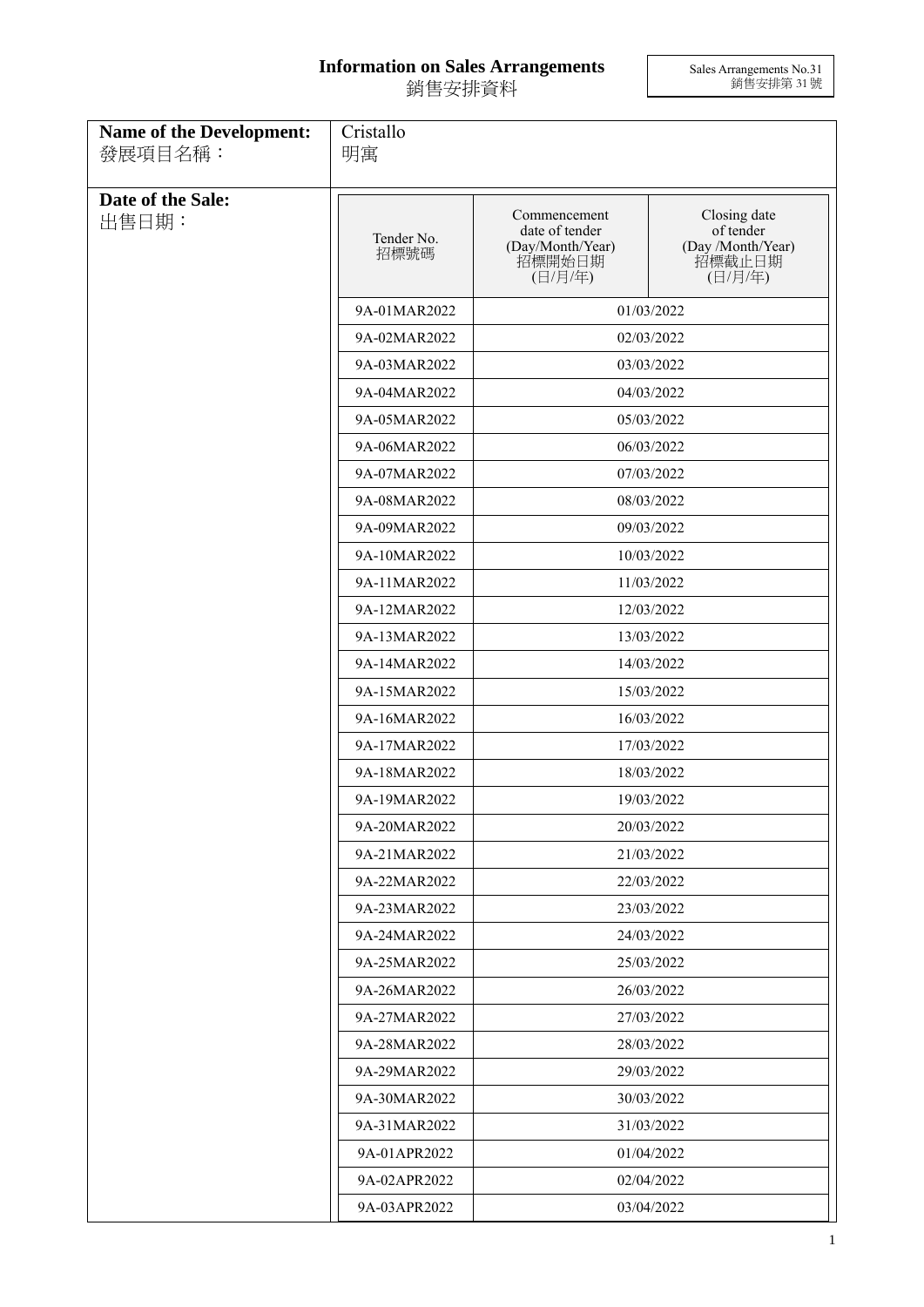| 9A-04APR2022 | 04/04/2022 |
|--------------|------------|
| 9A-05APR2022 | 05/04/2022 |
| 9A-06APR2022 | 06/04/2022 |
| 9A-07APR2022 | 07/04/2022 |
| 9A-08APR2022 | 08/04/2022 |
| 9A-09APR2022 | 09/04/2022 |
| 9A-10APR2022 | 10/04/2022 |
| 9A-11APR2022 | 11/04/2022 |
| 9A-12APR2022 | 12/04/2022 |
| 9A-13APR2022 | 13/04/2022 |
| 9A-14APR2022 | 14/04/2022 |
| 9A-15APR2022 | 15/04/2022 |
| 9A-16APR2022 | 16/04/2022 |
| 9A-17APR2022 | 17/04/2022 |
| 9A-18APR2022 | 18/04/2022 |
| 9A-19APR2022 | 19/04/2022 |
| 9A-20APR2022 | 20/04/2022 |
| 9A-21APR2022 | 21/04/2022 |
| 9A-22APR2022 | 22/04/2022 |
| 9A-23APR2022 | 23/04/2022 |
| 9A-24APR2022 | 24/04/2022 |
| 9A-25APR2022 | 25/04/2022 |
| 9A-26APR2022 | 26/04/2022 |
| 9A-27APR2022 | 27/04/2022 |
| 9A-28APR2022 | 28/04/2022 |
| 9A-29APR2022 | 29/04/2022 |
| 9A-30APR2022 | 30/04/2022 |
| 9A-01MAY2022 | 01/05/2022 |
| 9A-02MAY2022 | 02/05/2022 |
| 9A-03MAY2022 | 03/05/2022 |
| 9A-04MAY2022 | 04/05/2022 |
| 9A-05MAY2022 | 05/05/2022 |
| 9A-06MAY2022 | 06/05/2022 |
| 9A-07MAY2022 | 07/05/2022 |
| 9A-08MAY2022 | 08/05/2022 |
| 9A-09MAY2022 | 09/05/2022 |
| 9A-10MAY2022 | 10/05/2022 |
| 9A-11MAY2022 | 11/05/2022 |
| 9A-12MAY2022 | 12/05/2022 |
| 9A-13MAY2022 | 13/05/2022 |
| 9A-14MAY2022 | 14/05/2022 |
| 9A-15MAY2022 | 15/05/2022 |
| 9A-16MAY2022 | 16/05/2022 |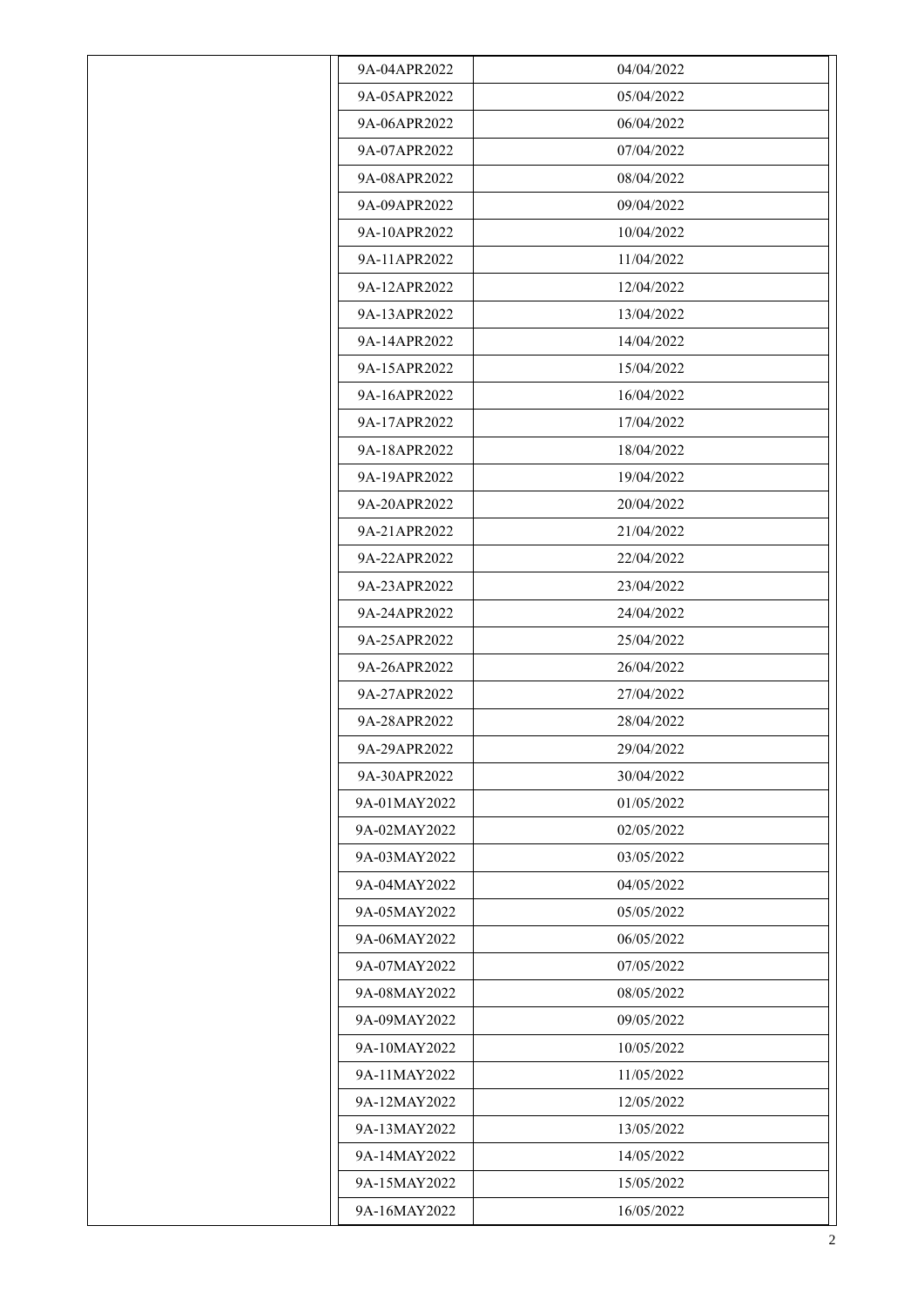|                   | 9A-17MAY2022       | 17/05/2022                               |                                     |
|-------------------|--------------------|------------------------------------------|-------------------------------------|
|                   | 9A-18MAY2022       | 18/05/2022                               |                                     |
|                   | 9A-19MAY2022       | 19/05/2022                               |                                     |
|                   | 9A-20MAY2022       | 20/05/2022                               |                                     |
|                   | 9A-21MAY2022       | 21/05/2022                               |                                     |
|                   | 9A-22MAY2022       | 22/05/2022                               |                                     |
|                   | 9A-23MAY2022       |                                          | 23/05/2022                          |
|                   | 9A-24MAY2022       |                                          | 24/05/2022                          |
|                   | 9A-25MAY2022       | 25/05/2022                               |                                     |
|                   | 9A-26MAY2022       | 26/05/2022                               |                                     |
|                   | 9A-27MAY2022       | 27/05/2022                               |                                     |
|                   | 9A-28MAY2022       | 28/05/2022                               |                                     |
|                   | 9A-29MAY2022       |                                          | 29/05/2022                          |
|                   | 9A-30MAY2022       |                                          | 30/05/2022                          |
|                   | 9A-31MAY2022       |                                          | 31/05/2022                          |
|                   |                    |                                          |                                     |
| Time of the Sale: |                    |                                          |                                     |
| 出售時間:             | Tender No.<br>招標號碼 | Commencement<br>time of tender<br>招標開始時間 | Closing time<br>of tender<br>招標截止時間 |
|                   | 9A-01MAR2022       | 4:00 p.m. 下午4時                           | 5:00 p.m. 下午5時                      |
|                   | 9A-02MAR2022       | 4:00 p.m. 下午4時                           | 5:00 p.m. 下午5時                      |
|                   | 9A-03MAR2022       | 4:00 p.m. 下午4時                           | 5:00 p.m. 下午5時                      |
|                   | 9A-04MAR2022       | 4:00 p.m. 下午4時                           | 5:00 p.m. 下午5時                      |
|                   | 9A-05MAR2022       | 4:00 p.m. 下午4時                           | 5:00 p.m. 下午5時                      |
|                   | 9A-06MAR2022       | 4:00 p.m. 下午4時                           | 5:00 p.m. 下午5時                      |
|                   | 9A-07MAR2022       | 4:00 p.m. 下午4時                           | 5:00 p.m. 下午5時                      |
|                   | 9A-08MAR2022       | 4:00 p.m. 下午4時                           | 5:00 p.m. 下午5時                      |
|                   | 9A-09MAR2022       | 4:00 p.m. 下午4時                           | 5:00 p.m. 下午5時                      |
|                   | 9A-10MAR2022       | 4:00 p.m. 下午4時                           | 5:00 p.m. 下午5時                      |
|                   | 9A-11MAR2022       | 4:00 p.m. 下午4時                           | 5:00 p.m. 下午5時                      |
|                   | 9A-12MAR2022       | 4:00 p.m. 下午4時                           | 5:00 p.m. 下午5時                      |
|                   | 9A-13MAR2022       | 4:00 p.m. 下午4時                           | 5:00 p.m. 下午5時                      |
|                   | 9A-14MAR2022       | 4:00 p.m. 下午4時                           | 5:00 p.m. 下午5時                      |
|                   | 9A-15MAR2022       | 4:00 p.m. 下午4時                           | 5:00 p.m. 下午5時                      |
|                   | 9A-16MAR2022       | 4:00 p.m. 下午4時                           | 5:00 p.m. 下午5時                      |
|                   | 9A-17MAR2022       | 4:00 p.m. 下午4時                           | 5:00 p.m. 下午5時                      |
|                   | 9A-18MAR2022       | 4:00 p.m. 下午4時                           | 5:00 p.m. 下午5時                      |
|                   | 9A-19MAR2022       | 4:00 p.m. 下午4時                           | 5:00 p.m. 下午5時                      |
|                   | 9A-20MAR2022       | 4:00 p.m. 下午4時                           | 5:00 p.m. 下午5時                      |
|                   | 9A-21MAR2022       | 4:00 p.m. 下午4時                           | 5:00 p.m. 下午5時                      |
|                   | 9A-22MAR2022       | 4:00 p.m. 下午4時                           | 5:00 p.m. 下午5時                      |
|                   | 9A-23MAR2022       | 4:00 p.m. 下午4時                           | 5:00 p.m. 下午5時                      |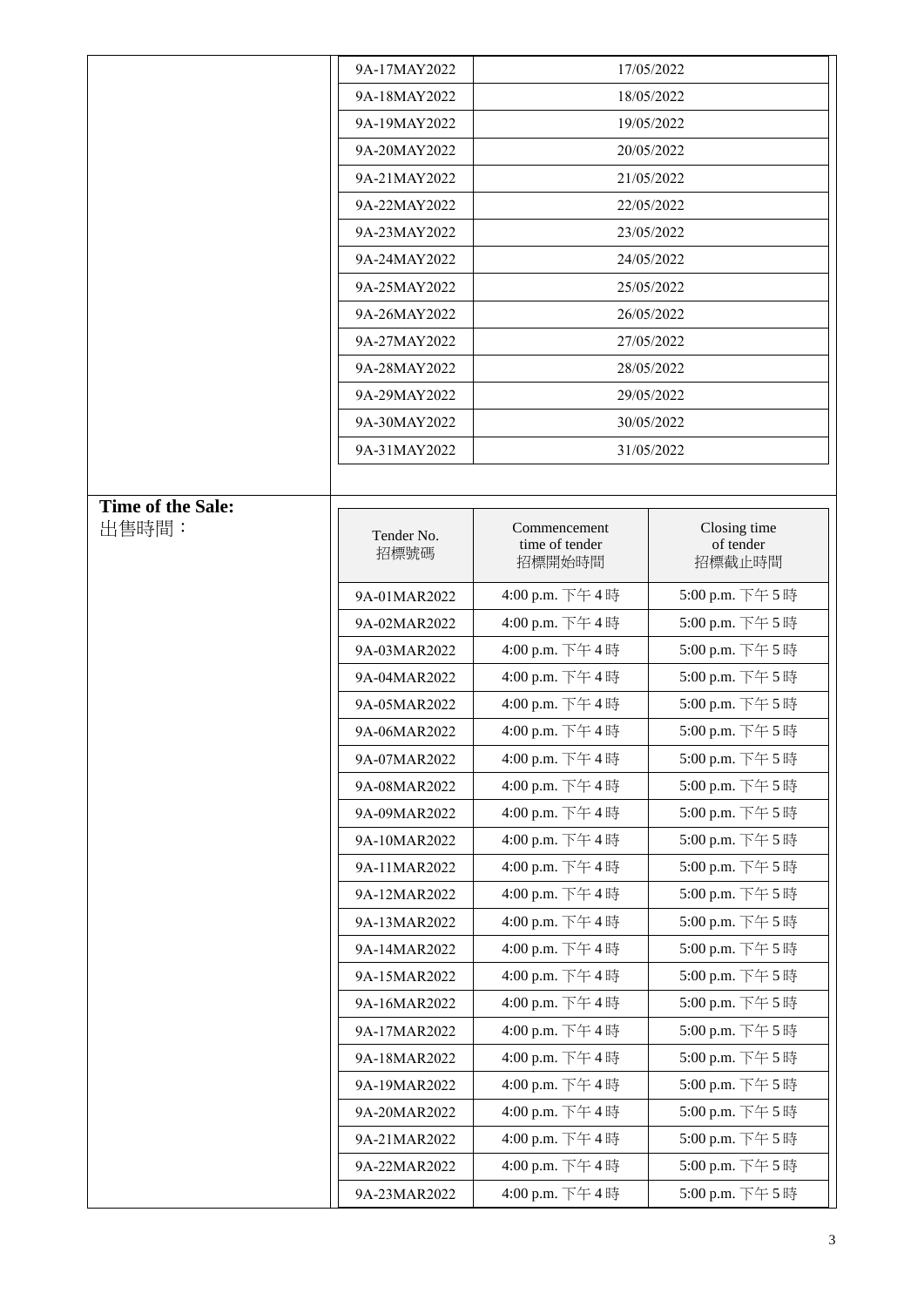| 9A-24MAR2022 | 4:00 p.m. 下午4時 | 5:00 p.m. 下午5時   |
|--------------|----------------|------------------|
| 9A-25MAR2022 | 4:00 p.m. 下午4時 | 5:00 p.m. 下午5時   |
| 9A-26MAR2022 | 4:00 p.m. 下午4時 | 5:00 p.m. 下午5時   |
| 9A-27MAR2022 | 4:00 p.m. 下午4時 | 5:00 p.m. 下午5時   |
| 9A-28MAR2022 | 4:00 p.m. 下午4時 | 5:00 p.m. 下午5時   |
| 9A-29MAR2022 | 4:00 p.m. 下午4時 | 5:00 p.m. 下午5時   |
| 9A-30MAR2022 | 4:00 p.m. 下午4時 | 5:00 p.m. 下午5時   |
| 9A-31MAR2022 | 4:00 p.m. 下午4時 | 5:00 p.m. 下午5時   |
| 9A-01APR2022 | 4:00 p.m. 下午4時 | 5:00 p.m. 下午5時   |
| 9A-02APR2022 | 4:00 p.m. 下午4時 | 5:00 p.m. 下午5時   |
| 9A-03APR2022 | 4:00 p.m. 下午4時 | 5:00 p.m. 下午5時   |
| 9A-04APR2022 | 4:00 p.m. 下午4時 | 5:00 p.m. 下午5時   |
| 9A-05APR2022 | 4:00 p.m. 下午4時 | 5:00 p.m. 下午5時   |
| 9A-06APR2022 | 4:00 p.m. 下午4時 | 5:00 p.m. 下午5時   |
| 9A-07APR2022 | 4:00 p.m. 下午4時 | 5:00 p.m. 下午5時   |
| 9A-08APR2022 | 4:00 p.m. 下午4時 | 5:00 p.m. 下午5時   |
| 9A-09APR2022 | 4:00 p.m. 下午4時 | 5:00 p.m. 下午5時   |
| 9A-10APR2022 | 4:00 p.m. 下午4時 | 5:00 p.m. 下午5時   |
| 9A-11APR2022 | 4:00 p.m. 下午4時 | 5:00 p.m. 下午5時   |
| 9A-12APR2022 | 4:00 p.m. 下午4時 | 5:00 p.m. 下午5時   |
| 9A-13APR2022 | 4:00 p.m. 下午4時 | 5:00 p.m. 下午5時   |
| 9A-14APR2022 | 4:00 p.m. 下午4時 | 5:00 p.m. 下午5時   |
| 9A-15APR2022 | 4:00 p.m. 下午4時 | 5:00 p.m. 下午5時   |
| 9A-16APR2022 | 4:00 p.m. 下午4時 | 5:00 p.m. 下午5時   |
| 9A-17APR2022 | 4:00 p.m. 下午4時 | 5:00 p.m. 下午5時   |
| 9A-18APR2022 | 4:00 p.m. 下午4時 | 5:00 p.m. 下午 5 時 |
| 9A-19APR2022 | 4:00 p.m. 下午4時 | 5:00 p.m. 下午5時   |
| 9A-20APR2022 | 4:00 p.m. 下午4時 | 5:00 p.m. 下午 5時  |
| 9A-21APR2022 | 4:00 p.m. 下午4時 | 5:00 p.m. 下午5時   |
| 9A-22APR2022 | 4:00 p.m. 下午4時 | 5:00 p.m. 下午5時   |
| 9A-23APR2022 | 4:00 p.m. 下午4時 | 5:00 p.m. 下午5時   |
| 9A-24APR2022 | 4:00 p.m. 下午4時 | 5:00 p.m. 下午5時   |
| 9A-25APR2022 | 4:00 p.m. 下午4時 | 5:00 p.m. 下午5時   |
| 9A-26APR2022 | 4:00 p.m. 下午4時 | 5:00 p.m. 下午5時   |
| 9A-27APR2022 | 4:00 p.m. 下午4時 | 5:00 p.m. 下午5時   |
| 9A-28APR2022 | 4:00 p.m. 下午4時 | 5:00 p.m. 下午5時   |
| 9A-29APR2022 | 4:00 p.m. 下午4時 | 5:00 p.m. 下午5時   |
| 9A-30APR2022 | 4:00 p.m. 下午4時 | 5:00 p.m. 下午5時   |
| 9A-01MAY2022 | 4:00 p.m. 下午4時 | 5:00 p.m. 下午5時   |
| 9A-02MAY2022 | 4:00 p.m. 下午4時 | 5:00 p.m. 下午5時   |
| 9A-03MAY2022 | 4:00 p.m. 下午4時 | 5:00 p.m. 下午5時   |
| 9A-04MAY2022 | 4:00 p.m. 下午4時 | 5:00 p.m. 下午5時   |
| 9A-05MAY2022 | 4:00 p.m. 下午4時 | 5:00 p.m. 下午5時   |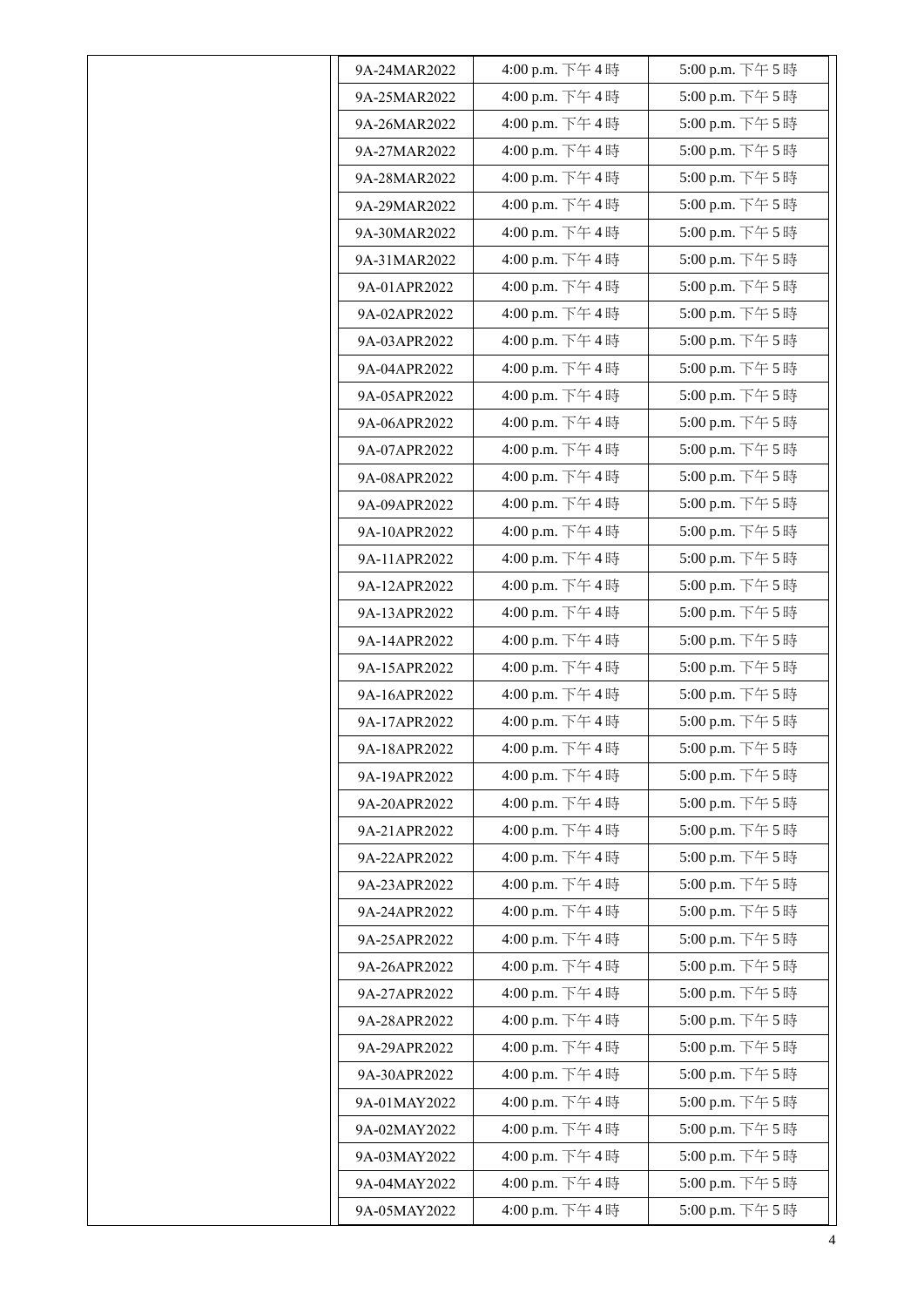|                                                                                                | 9A-06MAY2022  | 4:00 p.m. 下午4時                                                                   | 5:00 p.m. 下午5時 |
|------------------------------------------------------------------------------------------------|---------------|----------------------------------------------------------------------------------|----------------|
|                                                                                                | 9A-07MAY2022  | 4:00 p.m. 下午4時                                                                   | 5:00 p.m. 下午5時 |
|                                                                                                | 9A-08MAY2022  | 4:00 p.m. 下午4時                                                                   | 5:00 p.m. 下午5時 |
|                                                                                                | 9A-09MAY2022  | 4:00 p.m. 下午4時                                                                   | 5:00 p.m. 下午5時 |
|                                                                                                | 9A-10MAY2022  | 4:00 p.m. 下午4時                                                                   | 5:00 p.m. 下午5時 |
|                                                                                                | 9A-11MAY2022  | 4:00 p.m. 下午4時                                                                   | 5:00 p.m. 下午5時 |
|                                                                                                | 9A-12MAY2022  | 4:00 p.m. 下午4時                                                                   | 5:00 p.m. 下午5時 |
|                                                                                                | 9A-13MAY2022  | 4:00 p.m. 下午4時                                                                   | 5:00 p.m. 下午5時 |
|                                                                                                | 9A-14MAY2022  | 4:00 p.m. 下午4時                                                                   | 5:00 p.m. 下午5時 |
|                                                                                                | 9A-15MAY2022  | 4:00 p.m. 下午4時                                                                   | 5:00 p.m. 下午5時 |
|                                                                                                | 9A-16MAY2022  | 4:00 p.m. 下午4時                                                                   | 5:00 p.m. 下午5時 |
|                                                                                                | 9A-17MAY2022  | 4:00 p.m. 下午4時                                                                   | 5:00 p.m. 下午5時 |
|                                                                                                | 9A-18MAY2022  | 4:00 p.m. 下午4時                                                                   | 5:00 p.m. 下午5時 |
|                                                                                                | 9A-19MAY2022  | 4:00 p.m. 下午4時                                                                   | 5:00 p.m. 下午5時 |
|                                                                                                | 9A-20MAY2022  | 4:00 p.m. 下午4時                                                                   | 5:00 p.m. 下午5時 |
|                                                                                                | 9A-21MAY2022  | 4:00 p.m. 下午4時                                                                   | 5:00 p.m. 下午5時 |
|                                                                                                | 9A-22MAY2022  | 4:00 p.m. 下午4時                                                                   | 5:00 p.m. 下午5時 |
|                                                                                                | 9A-23MAY2022  | 4:00 p.m. 下午4時                                                                   | 5:00 p.m. 下午5時 |
|                                                                                                | 9A-24MAY2022  | 4:00 p.m. 下午4時                                                                   | 5:00 p.m. 下午5時 |
|                                                                                                | 9A-25MAY2022  | 4:00 p.m. 下午4時                                                                   | 5:00 p.m. 下午5時 |
|                                                                                                | 9A-26MAY2022  | 4:00 p.m. 下午4時                                                                   | 5:00 p.m. 下午5時 |
|                                                                                                | 9A-27MAY2022  | 4:00 p.m. 下午4時                                                                   | 5:00 p.m. 下午5時 |
|                                                                                                | 9A-28MAY2022  | 4:00 p.m. 下午4時                                                                   | 5:00 p.m. 下午5時 |
|                                                                                                | 9A-29MAY2022  | 4:00 p.m. 下午4時                                                                   | 5:00 p.m. 下午5時 |
|                                                                                                | 9A-30MAY2022  | 4:00 p.m. 下午4時                                                                   | 5:00 p.m. 下午5時 |
|                                                                                                | 9A-31MAY2022  | 4:00 p.m. 下午4時                                                                   | 5:00 p.m. 下午5時 |
|                                                                                                |               | (Note : please refer to "Other matters" below)<br>(注意: 請參閱下文 「其他事項」)             |                |
| Place where the sale will<br>take place:<br>出售地點:                                              | Tsui, Kowloon | B/F of Railway Plaza, No.39 Chatham Road South, Tsim Sha<br>九龍尖沙咀漆咸道南 39 號鐵路大廈地庫 |                |
| <b>Number of specified</b><br>residential properties<br>that will be offered to be<br>sold:    | $\mathbf{1}$  |                                                                                  |                |
| 將提供出售的指明住宅物<br>業的數目                                                                            |               |                                                                                  |                |
| Description of the residential properties that will be offered to be sold:<br>將提供出售的指明住宅物業的描述: |               |                                                                                  |                |
| <u>The following flat(s):</u><br>以下單位:                                                         |               |                                                                                  |                |
| 9&10A                                                                                          |               |                                                                                  |                |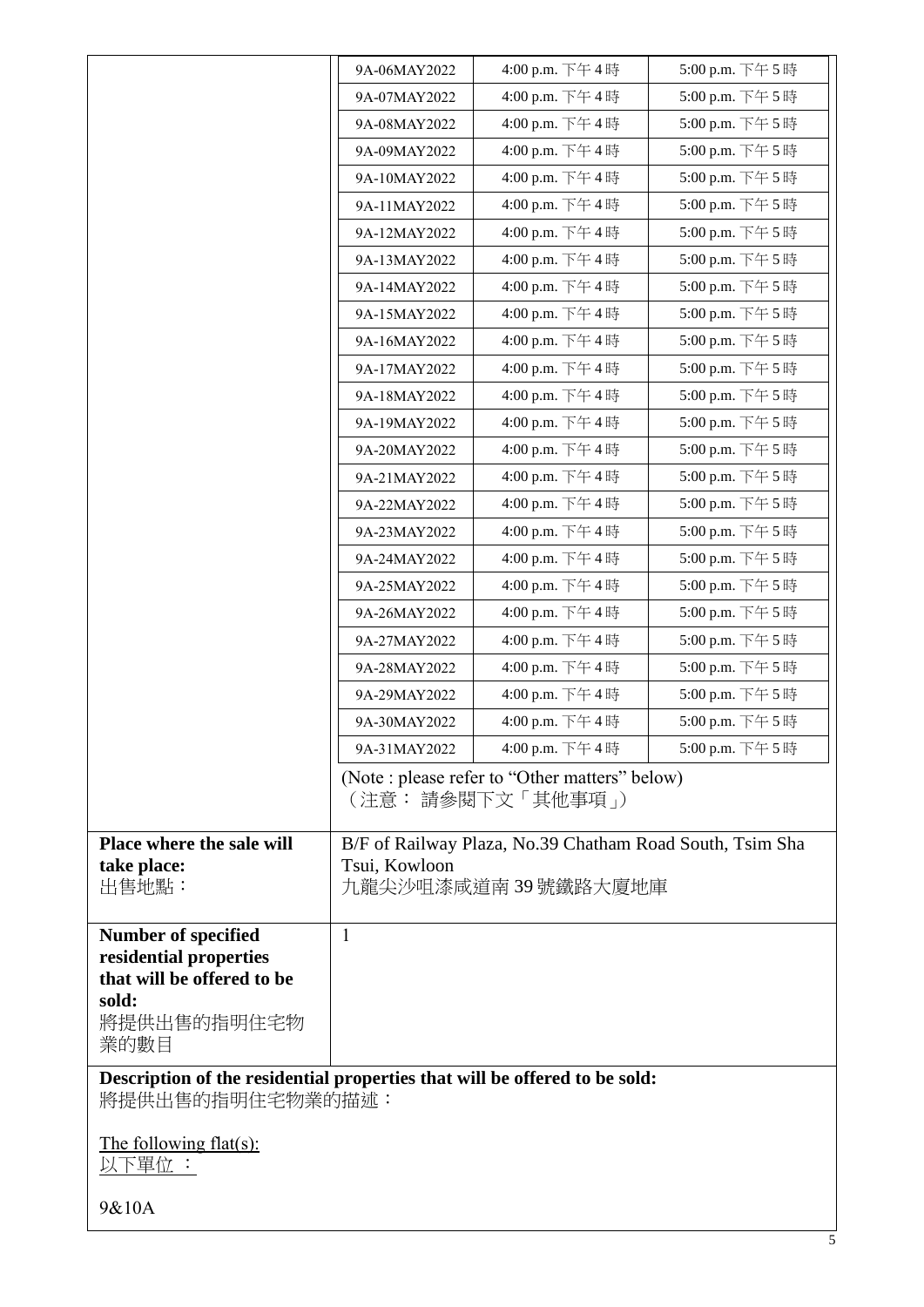**The method to be used to determine the order of priority in which each of the persons interested in purchasing any of the specified residential properties may select the residential property that the person wishes to purchase:** 

將會使用何種方法,決定有意購買該等指明住宅物業的每名人士可揀選其意欲購買的住宅 物業的優先次序:

Subject to other matters, sale by tender - see details and particulars in the tender notices. Details and particulars in the tender notices under different Tender No. are different. 受制於其他事項,以招標方式出售 - 請參閱指明住宅物業的招標公告的細節和詳情。不同 招標號碼下招標公告的細節和詳情會有不同。

During the following periods, the tender notices and other relevant tender documents of the specified residential properties will be made available for collection free of charge at B/F, Railway Plaza, No.39 Chatham Road South, Tsim Sha Tsui, Kowloon:-

於以下時段,招標公告及其他有關招標文件可於九龍尖沙咀漆咸道南39號鐵路大廈地庫免 費領取:

| Tender No.<br>招標號碼 | Specified residential properties that will be<br>offered to be sold                                | Tender notice and other relevant tender documents<br>will be made available for collection during the<br>following periods<br>於以下時段,招標公告及<br>其他相關招標文件可供領取 |                                     |
|--------------------|----------------------------------------------------------------------------------------------------|-----------------------------------------------------------------------------------------------------------------------------------------------------------|-------------------------------------|
|                    | 將提供出售的指明住宅物業的數目                                                                                    | Date<br>(Day/Month/Year)<br>日期(日/月/年)                                                                                                                     | Time<br>時間                          |
| 9A-01MAR2022       | All the specified residential properties set out in<br>the Sales Arrangements<br>所有於銷售安排中列出的指明住宅物業 | 01/03/2022                                                                                                                                                | 3:00 p.m. to 5:00 p.m.<br>下午3時至下午5時 |
| 9A-02MAR2022       | All the available and remaining<br>specified properties<br>所有可供出售及餘下的指明住宅物業                        | 02/03/2022                                                                                                                                                | 3:00 p.m. to 5:00 p.m.<br>下午3時至下午5時 |
| 9A-03MAR2022       | All the available and remaining<br>specified properties<br>所有可供出售及餘下的指明住宅物業                        | 03/03/2022                                                                                                                                                | 3:00 p.m. to 5:00 p.m.<br>下午3時至下午5時 |
| 9A-04MAR2022       | All the available and remaining<br>specified properties<br>所有可供出售及餘下的指明住宅物業                        | 04/03/2022                                                                                                                                                | 3:00 p.m. to 5:00 p.m.<br>下午3時至下午5時 |
| 9A-05MAR2022       | All the available and remaining<br>specified properties<br>所有可供出售及餘下的指明住宅物業                        | 05/03/2022                                                                                                                                                | 3:00 p.m. to 5:00 p.m.<br>下午3時至下午5時 |
| 9A-06MAR2022       | All the available and remaining<br>specified properties<br>所有可供出售及餘下的指明住宅物業                        | 06/03/2022                                                                                                                                                | 3:00 p.m. to 5:00 p.m.<br>下午3時至下午5時 |
| 9A-07MAR2022       | All the available and remaining<br>specified properties<br>所有可供出售及餘下的指明住宅物業                        | 07/03/2022                                                                                                                                                | 3:00 p.m. to 5:00 p.m.<br>下午3時至下午5時 |
| 9A-08MAR2022       | All the available and remaining<br>specified properties<br>所有可供出售及餘下的指明住宅物業                        | 08/03/2022                                                                                                                                                | 3:00 p.m. to 5:00 p.m.<br>下午3時至下午5時 |
| 9A-09MAR2022       | All the available and remaining<br>specified properties<br>所有可供出售及餘下的指明住宅物業                        | 09/03/2022                                                                                                                                                | 3:00 p.m. to 5:00 p.m.<br>下午3時至下午5時 |
| 9A-10MAR2022       | All the available and remaining<br>specified properties<br>所有可供出售及餘下的指明住宅物業                        | 10/03/2022                                                                                                                                                | 3:00 p.m. to 5:00 p.m.<br>下午3時至下午5時 |
| 9A-11MAR2022       | All the available and remaining<br>specified properties<br>所有可供出售及餘下的指明住宅物業                        | 11/03/2022                                                                                                                                                | 3:00 p.m. to 5:00 p.m.<br>下午3時至下午5時 |
| 9A-12MAR2022       | All the available and remaining<br>specified properties<br>所有可供出售及餘下的指明住宅物業                        | 12/03/2022                                                                                                                                                | 3:00 p.m. to 5:00 p.m.<br>下午3時至下午5時 |
| 9A-13MAR2022       | All the available and remaining<br>specified properties<br>所有可供出售及餘下的指明住宅物業                        | 13/03/2022                                                                                                                                                | 3:00 p.m. to 5:00 p.m.<br>下午3時至下午5時 |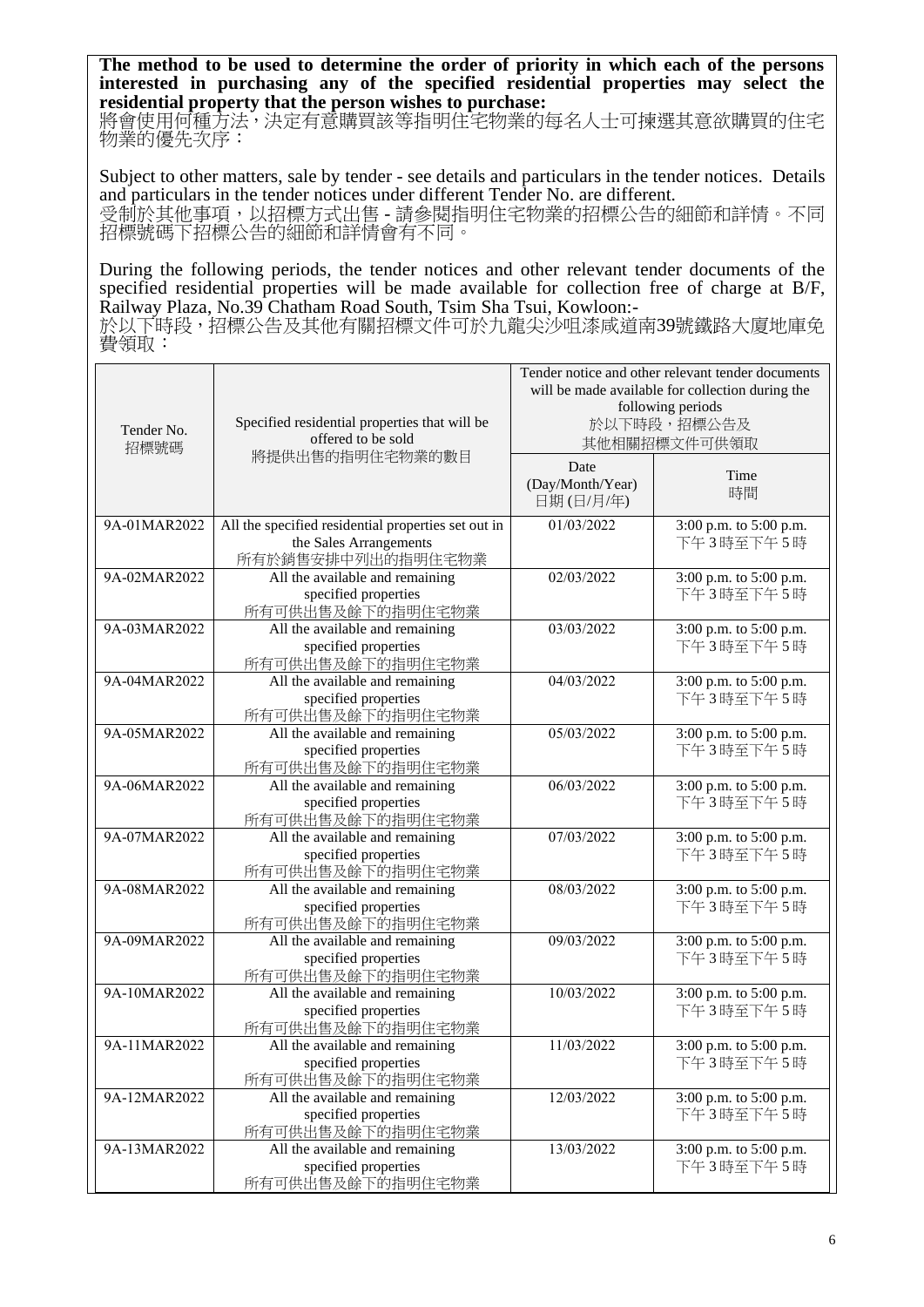| 9A-14MAR2022 | All the available and remaining | 14/03/2022 | 3:00 p.m. to 5:00 p.m. |
|--------------|---------------------------------|------------|------------------------|
|              |                                 |            |                        |
|              | specified properties            |            | 下午3時至下午5時              |
|              | 所有可供出售及餘下的指明住宅物業                |            |                        |
| 9A-15MAR2022 | All the available and remaining | 15/03/2022 | 3:00 p.m. to 5:00 p.m. |
|              | specified properties            |            | 下午3時至下午5時              |
|              | 所有可供出售及餘下的指明住宅物業                |            |                        |
| 9A-16MAR2022 | All the available and remaining | 16/03/2022 | 3:00 p.m. to 5:00 p.m. |
|              | specified properties            |            | 下午3時至下午5時              |
|              | 所有可供出售及餘下的指明住宅物業                |            |                        |
| 9A-17MAR2022 |                                 | 17/03/2022 | 3:00 p.m. to 5:00 p.m. |
|              | All the available and remaining |            |                        |
|              | specified properties            |            | 下午3時至下午5時              |
|              | 所有可供出售及餘下的指明住宅物業                |            |                        |
| 9A-18MAR2022 | All the available and remaining | 18/03/2022 | 3:00 p.m. to 5:00 p.m. |
|              | specified properties            |            | 下午3時至下午5時              |
|              | 所有可供出售及餘下的指明住宅物業                |            |                        |
| 9A-19MAR2022 | All the available and remaining | 19/03/2022 | 3:00 p.m. to 5:00 p.m. |
|              | specified properties            |            | 下午3時至下午5時              |
|              |                                 |            |                        |
|              | 所有可供出售及餘下的指明住宅物業                |            |                        |
| 9A-20MAR2022 | All the available and remaining | 20/03/2022 | 3:00 p.m. to 5:00 p.m. |
|              | specified properties            |            | 下午3時至下午5時              |
|              | 所有可供出售及餘下的指明住宅物業                |            |                        |
| 9A-21MAR2022 | All the available and remaining | 21/03/2022 | 3:00 p.m. to 5:00 p.m. |
|              | specified properties            |            | 下午3時至下午5時              |
|              | 所有可供出售及餘下的指明住宅物業                |            |                        |
| 9A-22MAR2022 | All the available and remaining | 22/03/2022 | 3:00 p.m. to 5:00 p.m. |
|              | specified properties            |            | 下午3時至下午5時              |
|              |                                 |            |                        |
|              | 所有可供出售及餘下的指明住宅物業                |            |                        |
| 9A-23MAR2022 | All the available and remaining | 23/03/2022 | 3:00 p.m. to 5:00 p.m. |
|              | specified properties            |            | 下午3時至下午5時              |
|              | 所有可供出售及餘下的指明住宅物業                |            |                        |
| 9A-24MAR2022 | All the available and remaining | 24/03/2022 | 3:00 p.m. to 5:00 p.m. |
|              | specified properties            |            | 下午3時至下午5時              |
|              | 所有可供出售及餘下的指明住宅物業                |            |                        |
| 9A-25MAR2022 | All the available and remaining | 25/03/2022 | 3:00 p.m. to 5:00 p.m. |
|              | specified properties            |            | 下午3時至下午5時              |
|              | 所有可供出售及餘下的指明住宅物業                |            |                        |
| 9A-26MAR2022 |                                 | 26/03/2022 |                        |
|              | All the available and remaining |            | 3:00 p.m. to 5:00 p.m. |
|              | specified properties            |            | 下午3時至下午5時              |
|              | 所有可供出售及餘下的指明住宅物業                |            |                        |
| 9A-27MAR2022 | All the available and remaining | 27/03/2022 | 3:00 p.m. to 5:00 p.m. |
|              | specified properties            |            | 下午3時至下午5時              |
|              | 所有可供出售及餘下的指明住宅物業                |            |                        |
| 9A-28MAR2022 | All the available and remaining | 28/03/2022 | 3:00 p.m. to 5:00 p.m. |
|              | specified properties            |            | 下午3時至下午5時              |
|              | 所有可供出售及餘下的指明住宅物業                |            |                        |
| 9A-29MAR2022 | All the available and remaining | 29/03/2022 | 3:00 p.m. to 5:00 p.m. |
|              |                                 |            |                        |
|              | specified properties            |            | 下午3時至下午5時              |
|              | 所有可供出售及餘下的指明住宅物業                |            |                        |
| 9A-30MAR2022 | All the available and remaining | 30/03/2022 | 3:00 p.m. to 5:00 p.m. |
|              | specified properties            |            | 下午3時至下午5時              |
|              | 所有可供出售及餘下的指明住宅物業                |            |                        |
| 9A-31MAR2022 | All the available and remaining | 31/03/2022 | 3:00 p.m. to 5:00 p.m. |
|              | specified properties            |            | 下午3時至下午5時              |
|              | 所有可供出售及餘下的指明住宅物業                |            |                        |
| 9A-01APR2022 | All the available and remaining | 01/04/2022 | 3:00 p.m. to 5:00 p.m. |
|              |                                 |            | 下午3時至下午5時              |
|              | specified properties            |            |                        |
|              | 所有可供出售及餘下的指明住宅物業                |            |                        |
| 9A-02APR2022 | All the available and remaining | 02/04/2022 | 3:00 p.m. to 5:00 p.m. |
|              | specified properties            |            | 下午3時至下午5時              |
|              | 所有可供出售及餘下的指明住宅物業                |            |                        |
| 9A-03APR2022 | All the available and remaining | 03/04/2022 | 3:00 p.m. to 5:00 p.m. |
|              | specified properties            |            | 下午3時至下午5時              |
|              | 所有可供出售及餘下的指明住宅物業                |            |                        |
| 9A-04APR2022 | All the available and remaining | 04/04/2022 | 3:00 p.m. to 5:00 p.m. |
|              | specified properties            |            | 下午3時至下午5時              |
|              | 所有可供出售及餘下的指明住宅物業                |            |                        |
|              |                                 |            |                        |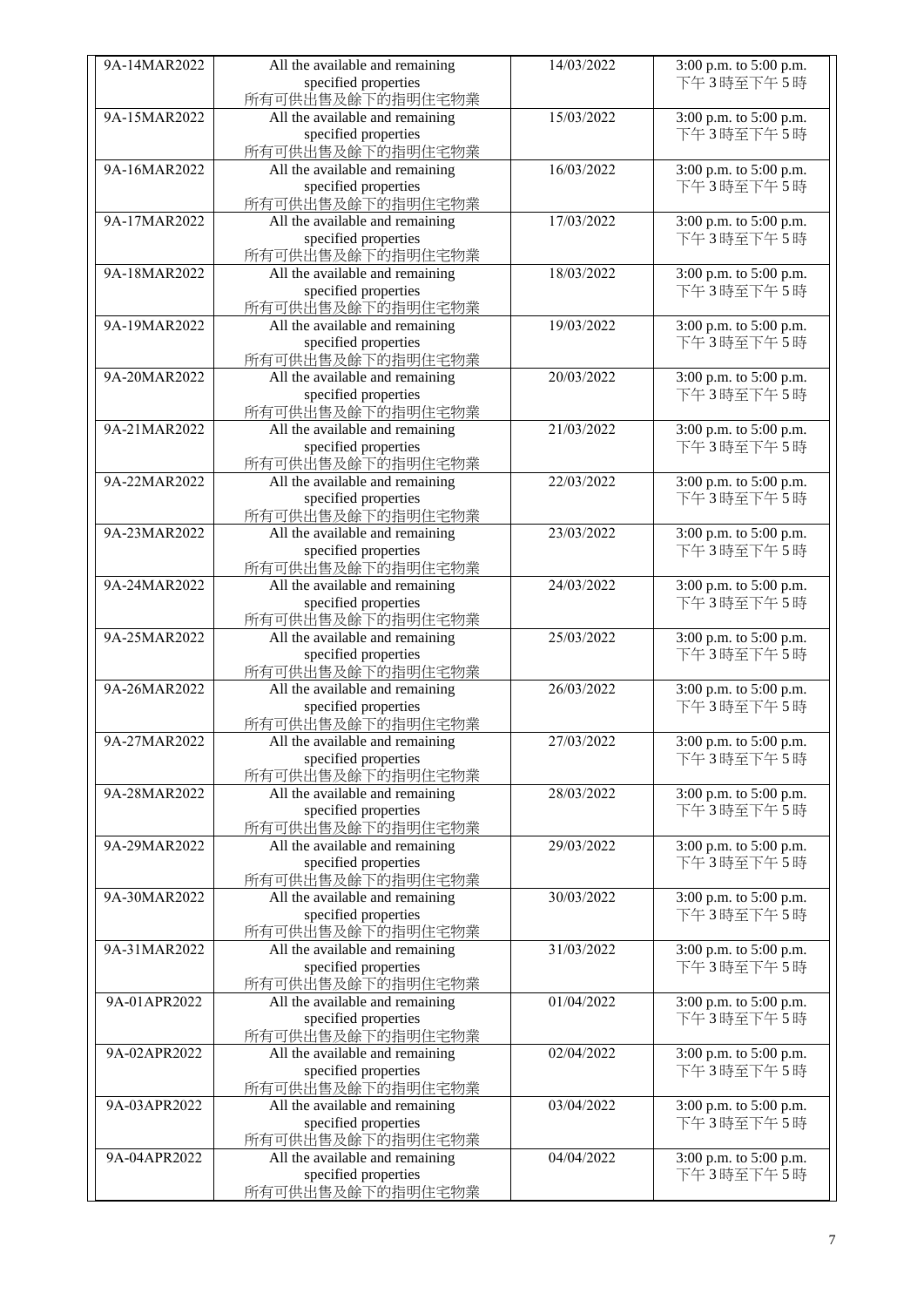| 9A-05APR2022 | All the available and remaining          | 05/04/2022 | 3:00 p.m. to 5:00 p.m. |
|--------------|------------------------------------------|------------|------------------------|
|              | specified properties                     |            | 下午3時至下午5時              |
|              | 所有可供出售及餘下的指明住宅物業                         |            |                        |
| 9A-06APR2022 |                                          | 06/04/2022 |                        |
|              | All the available and remaining          |            | 3:00 p.m. to 5:00 p.m. |
|              | specified properties                     |            | 下午3時至下午5時              |
|              | 所有可供出售及餘下的指明住宅物業                         |            |                        |
| 9A-07APR2022 | All the available and remaining          | 07/04/2022 | 3:00 p.m. to 5:00 p.m. |
|              |                                          |            |                        |
|              | specified properties                     |            | 下午3時至下午5時              |
|              | 所有可供出售及餘下的指明住宅物業                         |            |                        |
| 9A-08APR2022 | All the available and remaining          | 08/04/2022 | 3:00 p.m. to 5:00 p.m. |
|              |                                          |            |                        |
|              | specified properties                     |            | 下午3時至下午5時              |
|              | 所有可供出售及餘下的指明住宅物業                         |            |                        |
| 9A-09APR2022 | All the available and remaining          | 09/04/2022 | 3:00 p.m. to 5:00 p.m. |
|              |                                          |            |                        |
|              | specified properties                     |            | 下午3時至下午5時              |
|              | 所有可供出售及餘下的指明住宅物業                         |            |                        |
| 9A-10APR2022 | All the available and remaining          | 10/04/2022 | 3:00 p.m. to 5:00 p.m. |
|              |                                          |            |                        |
|              | specified properties                     |            | 下午3時至下午5時              |
|              | 所有可供出售及餘下的指明住宅物業                         |            |                        |
| 9A-11APR2022 | All the available and remaining          | 11/04/2022 | 3:00 p.m. to 5:00 p.m. |
|              |                                          |            |                        |
|              | specified properties                     |            | 下午3時至下午5時              |
|              | 所有可供出售及餘下的指明住宅物業                         |            |                        |
| 9A-12APR2022 | All the available and remaining          | 12/04/2022 | 3:00 p.m. to 5:00 p.m. |
|              |                                          |            |                        |
|              | specified properties                     |            | 下午3時至下午5時              |
|              | 所有可供出售及餘下的指明住宅物業                         |            |                        |
| 9A-13APR2022 | All the available and remaining          | 13/04/2022 | 3:00 p.m. to 5:00 p.m. |
|              |                                          |            |                        |
|              | specified properties                     |            | 下午3時至下午5時              |
|              | 所有可供出售及餘下的指明住宅物業                         |            |                        |
| 9A-14APR2022 | All the available and remaining          | 14/04/2022 | 3:00 p.m. to 5:00 p.m. |
|              |                                          |            |                        |
|              | specified properties                     |            | 下午3時至下午5時              |
|              | 所有可供出售及餘下的指明住宅物業                         |            |                        |
| 9A-15APR2022 | All the available and remaining          | 15/04/2022 | 3:00 p.m. to 5:00 p.m. |
|              |                                          |            |                        |
|              | specified properties                     |            | 下午3時至下午5時              |
|              | 所有可供出售及餘下的指明住宅物業                         |            |                        |
| 9A-16APR2022 | All the available and remaining          | 16/04/2022 | 3:00 p.m. to 5:00 p.m. |
|              |                                          |            | 下午3時至下午5時              |
|              | specified properties                     |            |                        |
|              | 所有可供出售及餘下的指明住宅物業                         |            |                        |
| 9A-17APR2022 | All the available and remaining          | 17/04/2022 | 3:00 p.m. to 5:00 p.m. |
|              | specified properties                     |            | 下午3時至下午5時              |
|              |                                          |            |                        |
|              | 所有可供出售及餘下的指明住宅物業                         |            |                        |
| 9A-18APR2022 | All the available and remaining          | 18/04/2022 | 3:00 p.m. to 5:00 p.m. |
|              | specified properties                     |            | 下午3時至下午5時              |
|              |                                          |            |                        |
|              | 所有可供出售及餘下的指明住宅物業                         |            |                        |
| 9A-19APR2022 | All the available and remaining          | 19/04/2022 | 3:00 p.m. to 5:00 p.m. |
|              | specified properties                     |            | 下午3時至下午5時              |
|              |                                          |            |                        |
|              | 所有可供出售及餘下的指明住宅物業                         |            |                        |
| 9A-20APR2022 | All the available and remaining          | 20/04/2022 | 3:00 p.m. to 5:00 p.m. |
|              | specified properties                     |            | 下午3時至下午5時              |
|              |                                          |            |                        |
|              |                                          |            |                        |
|              | 所有可供出售及餘下的指明住宅物業                         |            |                        |
| 9A-21APR2022 | All the available and remaining          | 21/04/2022 | 3:00 p.m. to 5:00 p.m. |
|              | specified properties                     |            | 下午3時至下午5時              |
|              |                                          |            |                        |
|              | 所有可供出售及餘下的指明住宅物業                         |            |                        |
| 9A-22APR2022 | All the available and remaining          | 22/04/2022 | 3:00 p.m. to 5:00 p.m. |
|              | specified properties                     |            | 下午3時至下午5時              |
|              |                                          |            |                        |
|              | 所有可供出售及餘下的指明住宅物業                         |            |                        |
| 9A-23APR2022 | All the available and remaining          | 23/04/2022 | 3:00 p.m. to 5:00 p.m. |
|              | specified properties                     |            | 下午3時至下午5時              |
|              |                                          |            |                        |
|              | 所有可供出售及餘下的指明住宅物業                         |            |                        |
| 9A-24APR2022 | All the available and remaining          | 24/04/2022 | 3:00 p.m. to 5:00 p.m. |
|              | specified properties                     |            | 下午3時至下午5時              |
|              | 所有可供出售及餘下的指明住宅物業                         |            |                        |
|              |                                          |            |                        |
| 9A-25APR2022 | All the available and remaining          | 25/04/2022 | 3:00 p.m. to 5:00 p.m. |
|              | specified properties                     |            | 下午3時至下午5時              |
|              | 所有可供出售及餘下的指明住宅物業                         |            |                        |
|              |                                          |            |                        |
| 9A-26APR2022 | All the available and remaining          | 26/04/2022 | 3:00 p.m. to 5:00 p.m. |
|              | specified properties<br>所有可供出售及餘下的指明住宅物業 |            | 下午3時至下午5時              |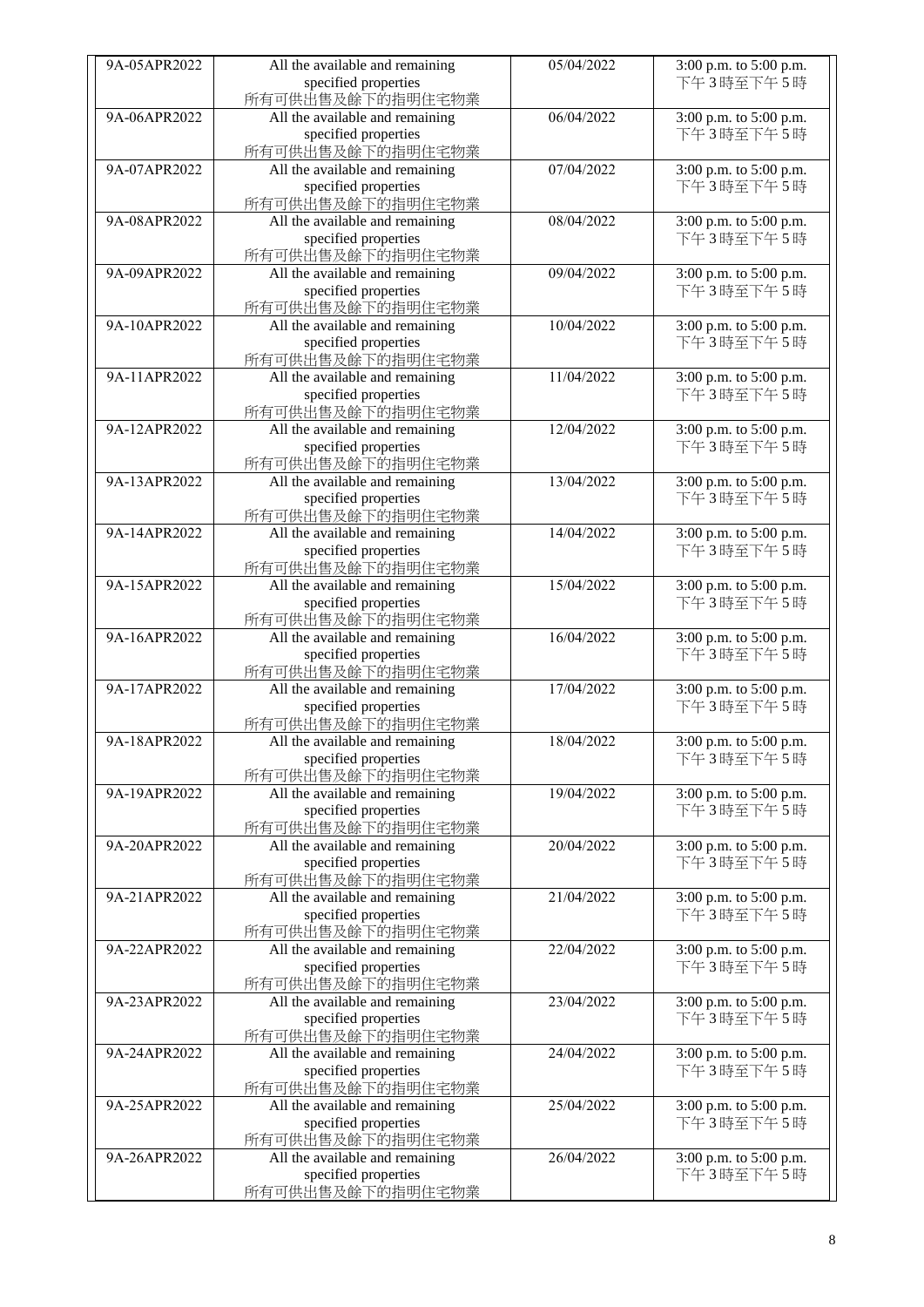| 9A-27APR2022 | All the available and remaining | 27/04/2022 | 3:00 p.m. to 5:00 p.m. |
|--------------|---------------------------------|------------|------------------------|
|              |                                 |            |                        |
|              | specified properties            |            | 下午3時至下午5時              |
|              | 所有可供出售及餘下的指明住宅物業                |            |                        |
| 9A-28APR2022 | All the available and remaining | 28/04/2022 | 3:00 p.m. to 5:00 p.m. |
|              | specified properties            |            | 下午3時至下午5時              |
|              | 所有可供出售及餘下的指明住宅物業                |            |                        |
| 9A-29APR2022 | All the available and remaining | 29/04/2022 | 3:00 p.m. to 5:00 p.m. |
|              | specified properties            |            | 下午3時至下午5時              |
|              |                                 |            |                        |
|              | 所有可供出售及餘下的指明住宅物業                |            |                        |
| 9A-30APR2022 | All the available and remaining | 30/04/2022 | 3:00 p.m. to 5:00 p.m. |
|              | specified properties            |            | 下午3時至下午5時              |
|              | 所有可供出售及餘下的指明住宅物業                |            |                        |
| 9A-01MAY2022 | All the available and remaining | 01/05/2022 | 3:00 p.m. to 5:00 p.m. |
|              | specified properties            |            | 下午3時至下午5時              |
|              | 所有可供出售及餘下的指明住宅物業                |            |                        |
|              |                                 |            |                        |
| 9A-02MAY2022 | All the available and remaining | 02/05/2022 | 3:00 p.m. to 5:00 p.m. |
|              | specified properties            |            | 下午3時至下午5時              |
|              | 所有可供出售及餘下的指明住宅物業                |            |                        |
| 9A-03MAY2022 | All the available and remaining | 03/05/2022 | 3:00 p.m. to 5:00 p.m. |
|              | specified properties            |            | 下午3時至下午5時              |
|              | 所有可供出售及餘下的指明住宅物業                |            |                        |
| 9A-04MAY2022 | All the available and remaining | 04/05/2022 | 3:00 p.m. to 5:00 p.m. |
|              |                                 |            |                        |
|              | specified properties            |            | 下午3時至下午5時              |
|              | 所有可供出售及餘下的指明住宅物業                |            |                        |
| 9A-05MAY2022 | All the available and remaining | 05/05/2022 | 3:00 p.m. to 5:00 p.m. |
|              | specified properties            |            | 下午3時至下午5時              |
|              | 所有可供出售及餘下的指明住宅物業                |            |                        |
| 9A-06MAY2022 | All the available and remaining | 06/05/2022 | 3:00 p.m. to 5:00 p.m. |
|              | specified properties            |            | 下午3時至下午5時              |
|              |                                 |            |                        |
|              | 所有可供出售及餘下的指明住宅物業                |            |                        |
| 9A-07MAY2022 | All the available and remaining | 07/05/2022 | 3:00 p.m. to 5:00 p.m. |
|              | specified properties            |            | 下午3時至下午5時              |
|              | 所有可供出售及餘下的指明住宅物業                |            |                        |
| 9A-08MAY2022 | All the available and remaining | 08/05/2022 | 3:00 p.m. to 5:00 p.m. |
|              | specified properties            |            | 下午3時至下午5時              |
|              | 所有可供出售及餘下的指明住宅物業                |            |                        |
| 9A-09MAY2022 | All the available and remaining | 09/05/2022 | 3:00 p.m. to 5:00 p.m. |
|              |                                 |            |                        |
|              | specified properties            |            | 下午3時至下午5時              |
|              | 所有可供出售及餘下的指明住宅物業                |            |                        |
| 9A-10MAY2022 | All the available and remaining | 10/05/2022 | 3:00 p.m. to 5:00 p.m. |
|              | specified properties            |            | 下午3時至下午5時              |
|              | 所有可供出售及餘下的指明住宅物業                |            |                        |
| 9A-11MAY2022 | All the available and remaining | 11/05/2022 | 3:00 p.m. to 5:00 p.m. |
|              | specified properties            |            | 下午3時至下午5時              |
|              | 所有可供出售及餘下的指明住宅物業                |            |                        |
|              |                                 |            |                        |
| 9A-12MAY2022 | All the available and remaining | 12/05/2022 | 3:00 p.m. to 5:00 p.m. |
|              | specified properties            |            | 下午3時至下午5時              |
|              | 所有可供出售及餘下的指明住宅物業                |            |                        |
| 9A-13MAY2022 | All the available and remaining | 13/05/2022 | 3:00 p.m. to 5:00 p.m. |
|              | specified properties            |            | 下午3時至下午5時              |
|              | 所有可供出售及餘下的指明住宅物業                |            |                        |
| 9A-14MAY2022 | All the available and remaining | 14/05/2022 | 3:00 p.m. to 5:00 p.m. |
|              | specified properties            |            | 下午3時至下午5時              |
|              |                                 |            |                        |
|              | 所有可供出售及餘下的指明住宅物業                |            |                        |
| 9A-15MAY2022 | All the available and remaining | 15/05/2022 | 3:00 p.m. to 5:00 p.m. |
|              | specified properties            |            | 下午3時至下午5時              |
|              | 所有可供出售及餘下的指明住宅物業                |            |                        |
| 9A-16MAY2022 | All the available and remaining | 16/05/2022 | 3:00 p.m. to 5:00 p.m. |
|              | specified properties            |            | 下午3時至下午5時              |
|              | 所有可供出售及餘下的指明住宅物業                |            |                        |
| 9A-17MAY2022 | All the available and remaining | 17/05/2022 |                        |
|              |                                 |            | 3:00 p.m. to 5:00 p.m. |
|              | specified properties            |            | 下午3時至下午5時              |
|              | 所有可供出售及餘下的指明住宅物業                |            |                        |
| 9A-18MAY2022 | All the available and remaining | 18/05/2022 | 3:00 p.m. to 5:00 p.m. |
|              | specified properties            |            | 下午3時至下午5時              |
|              | 所有可供出售及餘下的指明住宅物業                |            |                        |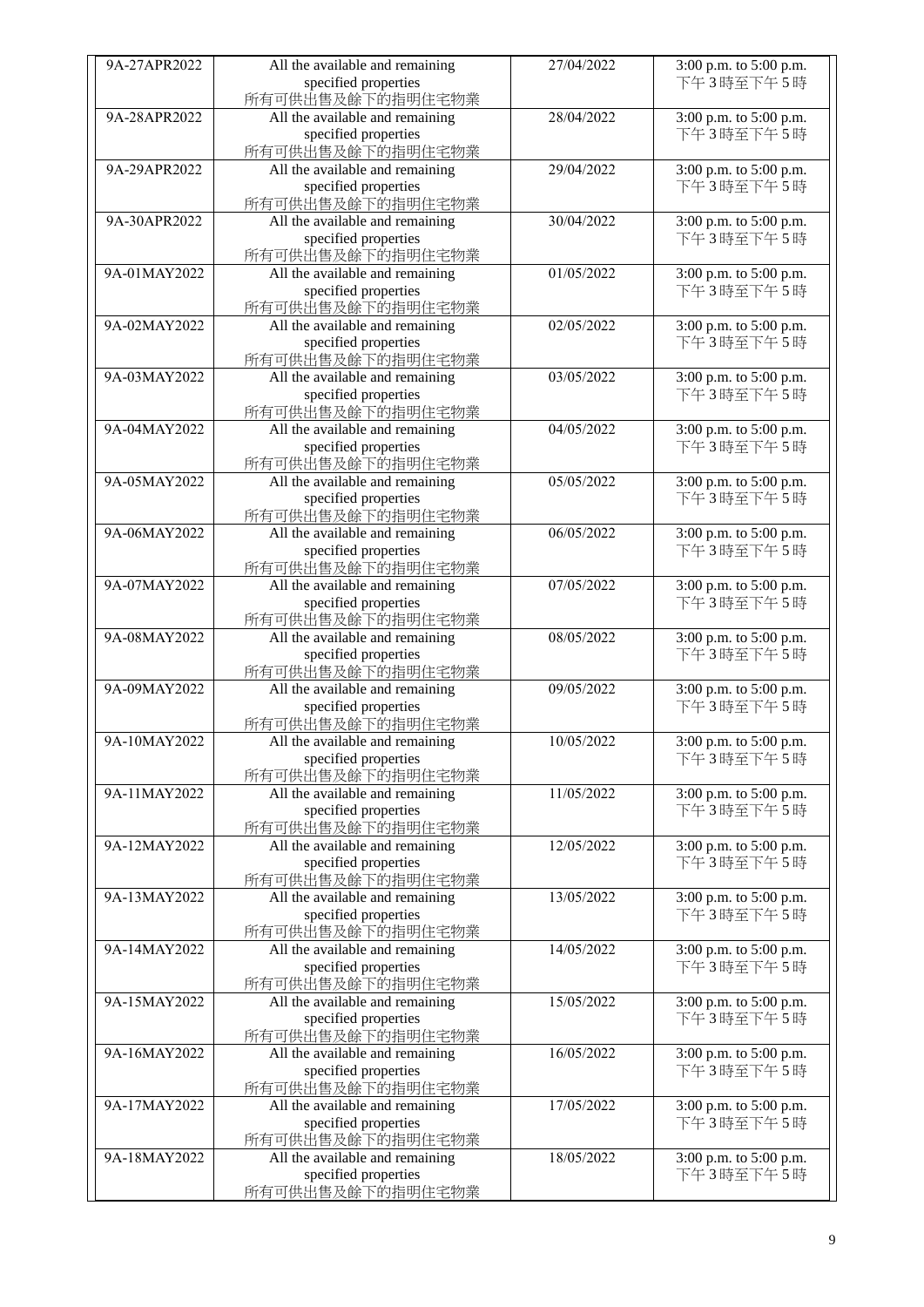| 9A-19MAY2022 | All the available and remaining | 19/05/2022 | 3:00 p.m. to 5:00 p.m. |
|--------------|---------------------------------|------------|------------------------|
|              | specified properties            |            | 下午3時至下午5時              |
|              | 所有可供出售及餘下的指明住宅物業                |            |                        |
| 9A-20MAY2022 | All the available and remaining | 20/05/2022 | 3:00 p.m. to 5:00 p.m. |
|              | specified properties            |            | 下午3時至下午5時              |
|              | 所有可供出售及餘下的指明住宅物業                |            |                        |
| 9A-21MAY2022 | All the available and remaining | 21/05/2022 | 3:00 p.m. to 5:00 p.m. |
|              | specified properties            |            | 下午3時至下午5時              |
|              | 所有可供出售及餘下的指明住宅物業                |            |                        |
| 9A-22MAY2022 | All the available and remaining | 22/05/2022 | 3:00 p.m. to 5:00 p.m. |
|              | specified properties            |            | 下午3時至下午5時              |
|              | 所有可供出售及餘下的指明住宅物業                |            |                        |
| 9A-23MAY2022 | All the available and remaining | 23/05/2022 | 3:00 p.m. to 5:00 p.m. |
|              | specified properties            |            | 下午3時至下午5時              |
|              | 所有可供出售及餘下的指明住宅物業                |            |                        |
| 9A-24MAY2022 | All the available and remaining | 24/05/2022 | 3:00 p.m. to 5:00 p.m. |
|              | specified properties            |            | 下午3時至下午5時              |
|              | 所有可供出售及餘下的指明住宅物業                |            |                        |
| 9A-25MAY2022 | All the available and remaining | 25/05/2022 | 3:00 p.m. to 5:00 p.m. |
|              | specified properties            |            | 下午3時至下午5時              |
|              | 所有可供出售及餘下的指明住宅物業                |            |                        |
| 9A-26MAY2022 | All the available and remaining | 26/05/2022 | 3:00 p.m. to 5:00 p.m. |
|              | specified properties            |            | 下午3時至下午5時              |
|              | 所有可供出售及餘下的指明住宅物業                |            |                        |
| 9A-27MAY2022 | All the available and remaining | 27/05/2022 | 3:00 p.m. to 5:00 p.m. |
|              | specified properties            |            | 下午3時至下午5時              |
|              | 所有可供出售及餘下的指明住宅物業                |            |                        |
| 9A-28MAY2022 | All the available and remaining | 28/05/2022 | 3:00 p.m. to 5:00 p.m. |
|              | specified properties            |            | 下午3時至下午5時              |
|              | 所有可供出售及餘下的指明住宅物業                |            |                        |
| 9A-29MAY2022 | All the available and remaining | 29/05/2022 | 3:00 p.m. to 5:00 p.m. |
|              | specified properties            |            | 下午3時至下午5時              |
|              | 所有可供出售及餘下的指明住宅物業                |            |                        |
| 9A-30MAY2022 | All the available and remaining | 30/05/2022 | 3:00 p.m. to 5:00 p.m. |
|              | specified properties            |            | 下午3時至下午5時              |
|              | 所有可供出售及餘下的指明住宅物業                |            |                        |
| 9A-31MAY2022 | All the available and remaining | 31/05/2022 | 3:00 p.m. to 5:00 p.m. |
|              | specified properties            |            | 下午3時至下午5時              |
|              | 所有可供出售及餘下的指明住宅物業                |            |                        |

**The method to be used, where 2 or more persons are interested in purchasing a particular specified residential property, to determine the order of priority in which each of those persons may proceed with the purchase:**

在有兩人或多於兩人有意購買同一個指明住宅物業的情況下,將會使用何種方法決定每名 該等人士可購買該物業的優先次序:

Please refer to the above method. 請參照上述方法。

## **Other matters:**

其他事項:

(a) The Vendor does not undertake and is under no obligation to review, consider or accept the highest offer or any offer at all for the purchase of any specified residential property. The Vendor has the absolute right to withdraw from the sale of any specified residential property at any time before the acceptance of any offer. The Vendor has the absolute right to change the closing date and/or time of the tender from time to time by amending the Sales Arrangements.

賣方並不承諾亦無責任閱覽、考慮或接受認購任何指明住宅物業最高出價之要約或任 何要約。賣方有絕對權利於接受任何要約前於任何時間撤回出售任何指明住宅物業。 賣方有絕對權利透過修改銷售安排不時更改招標截止日期及/或時間。

(b) Persons interested in submitting tenders of the specified residential properties are reminded to read the latest register of transactions of the Development so as to ascertain whether a particular specified residential property is still available for tender. A specified residential